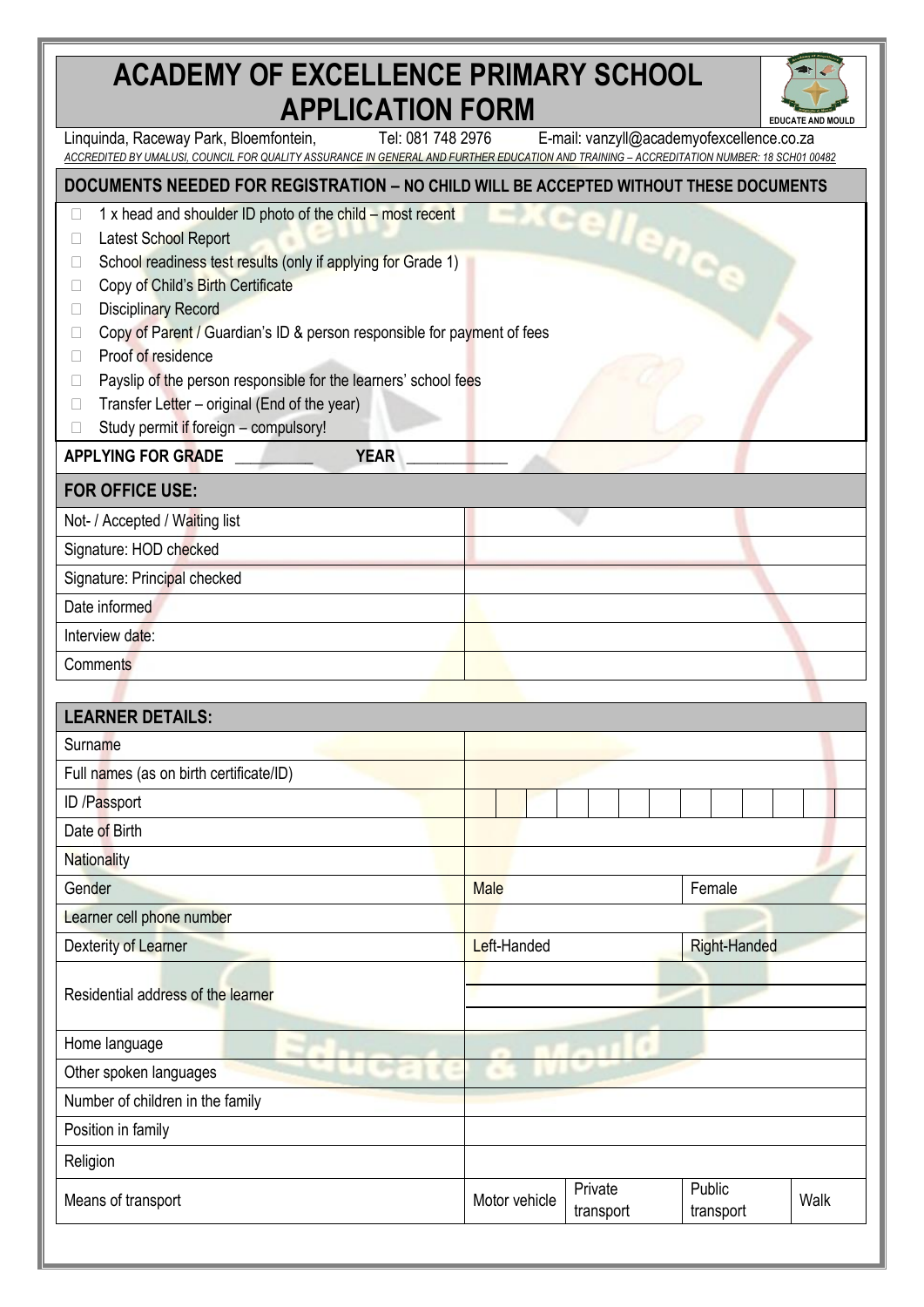| <b>LEANER'S EDUCATIONAL DETAILS</b>                                                                                                                                                                                            |              |                                                      |                  |                        |  |
|--------------------------------------------------------------------------------------------------------------------------------------------------------------------------------------------------------------------------------|--------------|------------------------------------------------------|------------------|------------------------|--|
| Current school                                                                                                                                                                                                                 |              |                                                      |                  |                        |  |
| Address                                                                                                                                                                                                                        |              |                                                      |                  |                        |  |
|                                                                                                                                                                                                                                |              |                                                      |                  |                        |  |
| Tel number                                                                                                                                                                                                                     |              |                                                      |                  |                        |  |
| Principal                                                                                                                                                                                                                      |              |                                                      |                  |                        |  |
| Previous school                                                                                                                                                                                                                |              |                                                      |                  |                        |  |
| Address                                                                                                                                                                                                                        |              |                                                      |                  |                        |  |
| Tel number                                                                                                                                                                                                                     |              |                                                      |                  |                        |  |
| Principal                                                                                                                                                                                                                      |              |                                                      |                  |                        |  |
| Last grade past                                                                                                                                                                                                                | Year         |                                                      | Grades repeat    |                        |  |
| Has admission to any other school/s ever been refused? If yes,<br>state the reason                                                                                                                                             | Yes          |                                                      | No               |                        |  |
| Academic achievements                                                                                                                                                                                                          |              |                                                      |                  |                        |  |
| <b>Extracurricular activities</b>                                                                                                                                                                                              |              |                                                      |                  |                        |  |
| Other achievements                                                                                                                                                                                                             |              |                                                      |                  |                        |  |
| <b>LEARNER'S MEDICAL DETAILS</b>                                                                                                                                                                                               |              |                                                      |                  |                        |  |
| Family doctor name                                                                                                                                                                                                             |              |                                                      |                  |                        |  |
| Address                                                                                                                                                                                                                        |              |                                                      |                  |                        |  |
| Tel number                                                                                                                                                                                                                     |              |                                                      |                  |                        |  |
| Medical aid $\sim$ attach a copy of the medical aid card                                                                                                                                                                       |              |                                                      |                  |                        |  |
| Number                                                                                                                                                                                                                         |              |                                                      |                  |                        |  |
| Main member                                                                                                                                                                                                                    |              |                                                      |                  |                        |  |
| Option<br>Has the learner received all the necessary immunisations? If no,                                                                                                                                                     | Yes          |                                                      | No               |                        |  |
| please state the reason                                                                                                                                                                                                        |              |                                                      |                  |                        |  |
|                                                                                                                                                                                                                                | Asthma       | Enteric fever                                        | Malaria          | <b>Tick bite fever</b> |  |
| Has the learner suffered from any of the following illnesses?                                                                                                                                                                  | Covid 19     | Scarlet fever                                        | Measles          | <b>German Measles</b>  |  |
|                                                                                                                                                                                                                                | <b>Mumps</b> | Chickenpox                                           | <b>Hepatitis</b> | <b>Typhoid fever</b>   |  |
| Other: when the contract of the contract of the contract of the contract of the contract of the contract of the contract of the contract of the contract of the contract of the contract of the contract of the contract of th | Polio        | Rheumatic<br>fever                                   | <b>Diabetes</b>  | Whooping<br>cough      |  |
| Is the learner receiving medical treatment for any condition?<br>If yes please specify                                                                                                                                         | Yes          |                                                      | <b>No</b>        |                        |  |
| Specify any other relevant medical details/issues                                                                                                                                                                              |              |                                                      |                  |                        |  |
| <b>MEDICAL CONSENT</b>                                                                                                                                                                                                         |              |                                                      |                  |                        |  |
| In a critical medical situation, please bear in mind that there may not be time to refer to the learner's records. The school,<br>therefore, reserves the right to utilize the quickest medical service available.             |              |                                                      |                  |                        |  |
|                                                                                                                                                                                                                                |              | being the parent/legal guardian of                   |                  |                        |  |
| emergency treatment as may be necessary.                                                                                                                                                                                       |              | hereby agree that a medical practitioner may provide |                  |                        |  |
| Signature of parent / legal guardian                                                                                                                                                                                           |              |                                                      |                  |                        |  |
|                                                                                                                                                                                                                                |              |                                                      |                  |                        |  |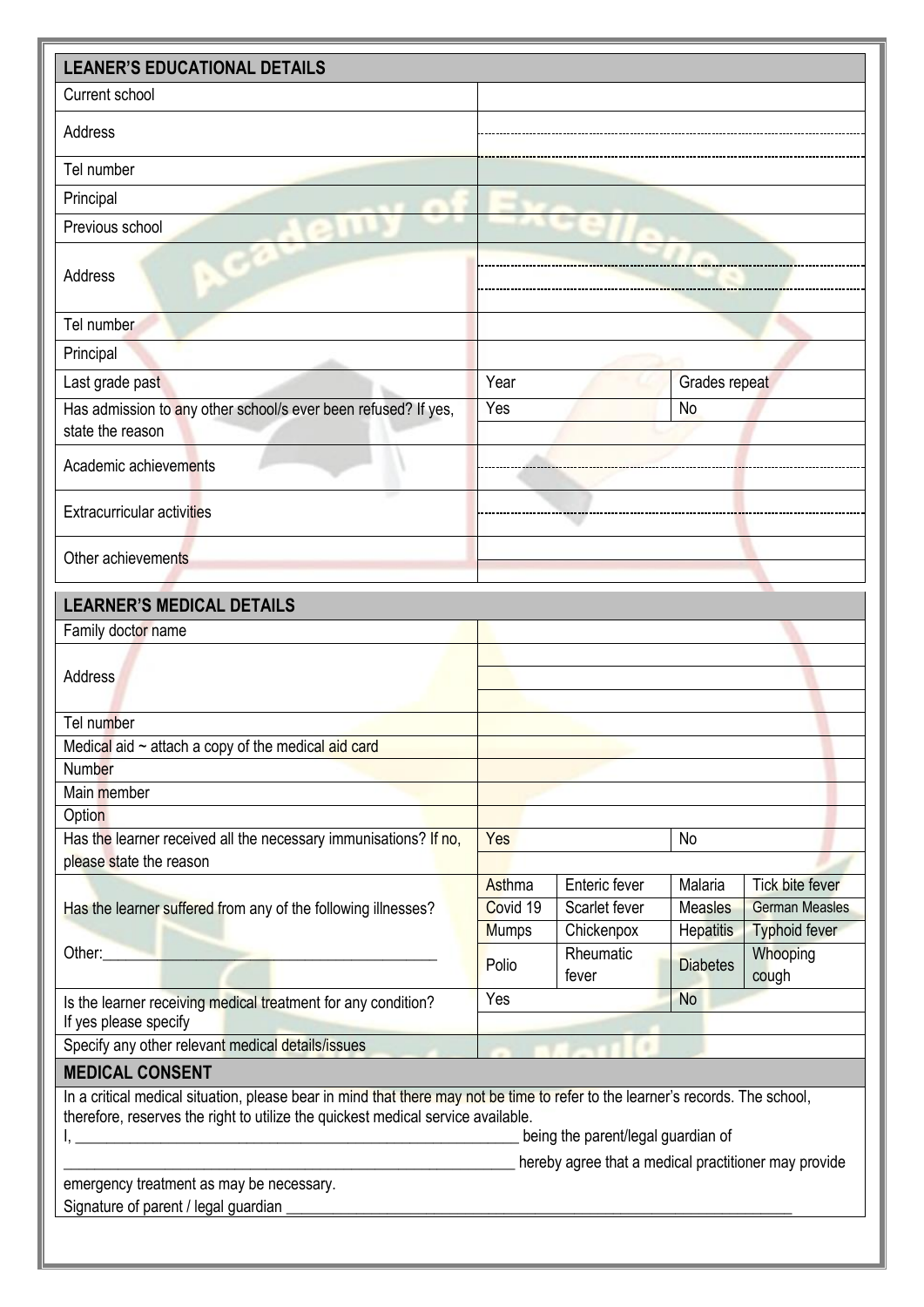| <b>PARENT/ GUARDIAN 1 DETAILS</b> |                    |  |  |  |
|-----------------------------------|--------------------|--|--|--|
| Surname                           |                    |  |  |  |
| Name                              |                    |  |  |  |
| ID                                |                    |  |  |  |
| Date of birth<br>٠<br>٠           | ٠<br>$\rightarrow$ |  |  |  |
| ٠<br>Relationship to learner      | ۰                  |  |  |  |
| Marital status                    |                    |  |  |  |
| Occupation                        |                    |  |  |  |
| Employer                          |                    |  |  |  |
| Residential address               |                    |  |  |  |
| Work number                       |                    |  |  |  |
| Cell phone number                 |                    |  |  |  |
| Email address                     |                    |  |  |  |
|                                   |                    |  |  |  |
| <b>PARENT/ GUARDIAN 2 DETAILS</b> |                    |  |  |  |
| Surname                           |                    |  |  |  |
| Name                              |                    |  |  |  |
| ID                                |                    |  |  |  |
| Date of birth                     |                    |  |  |  |
| Relationship to learner           |                    |  |  |  |

| . .                        |  |
|----------------------------|--|
| Marital status             |  |
| Occupation                 |  |
| Employer                   |  |
| <b>Residential address</b> |  |
| Work number                |  |
| Cell phone number          |  |
| Email address              |  |

| <b>EMERGENCY CONTACT DETAILS (NOT THE PARENTS PLEASE)</b> |  |  |  |  |  |
|-----------------------------------------------------------|--|--|--|--|--|
| Surname                                                   |  |  |  |  |  |
| Name                                                      |  |  |  |  |  |
| Relationship to learner                                   |  |  |  |  |  |
| Cell phone number                                         |  |  |  |  |  |

. . . . . . . .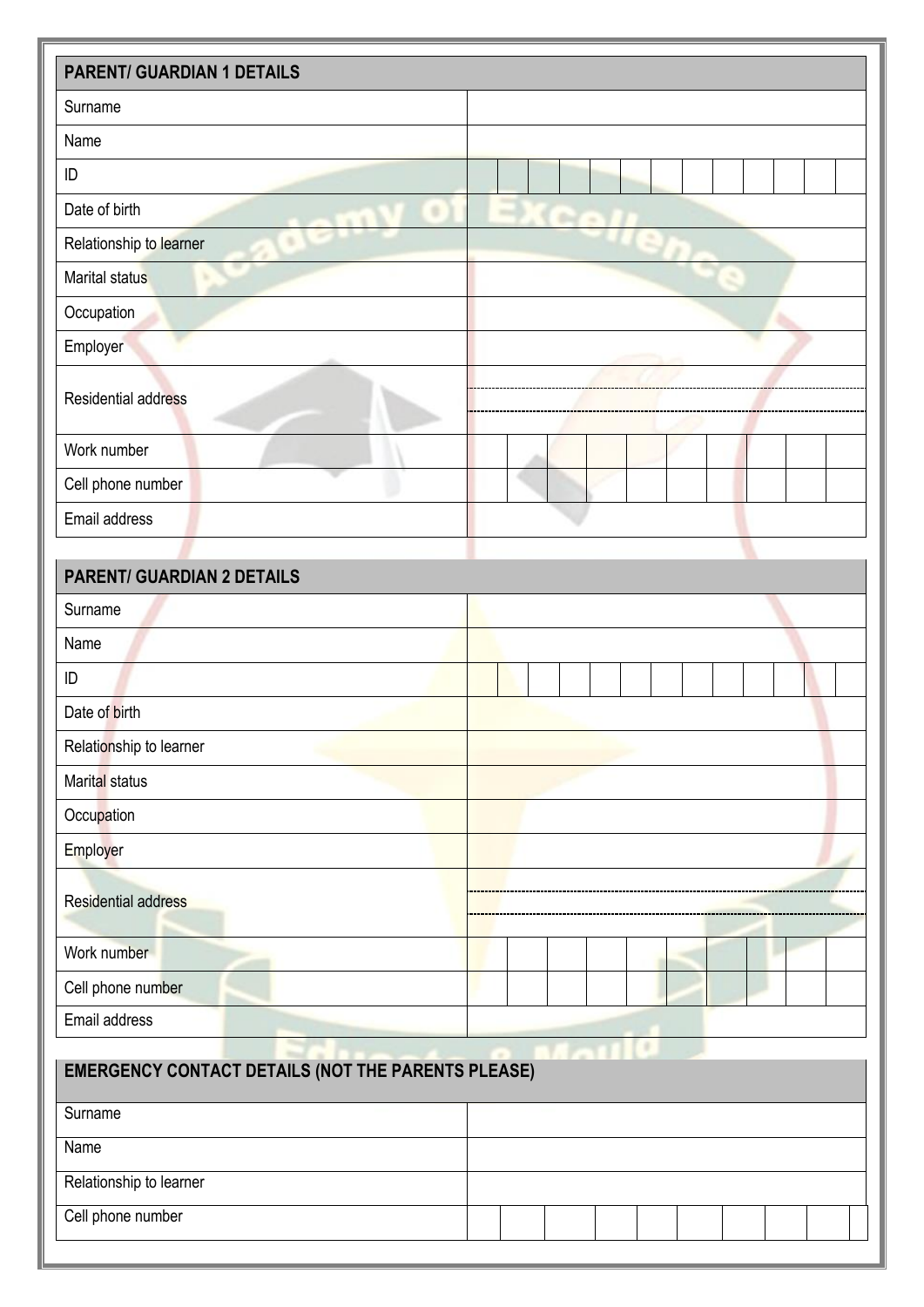## **DECLARATION OF PARENTS / LEGAL GUARDIANS**

I/We, the undersigned **Exercise 2** and the undersigned and the set of the set of the set of the set of the set of the set of the set of the set of the set of the set of the set of the set of the set of the set of the set o

information given by me/us in this application for admission is complete and accurate.

We accept that the school is based on Christian principles and undertake that this will not be undermined.

We understand that the prescribed number of learners per class may be exceeded through the placing of a current learner that has to repeat a grade.

This application for admission will be reconsidered in the case where important relevant information, which should be brought to the school's attention, is withheld.

We accept an offer of placement for your child at the school under the terms and conditions as set out in the Code of Conduct and Dress Code.

The school and everybody involved undertaking to implement reasonable and generally acceptable measures concerning the safety and well-being of all learners, educators, and visitors to the School.

Due to the nature of the matter, the School and everybody involved, do not accept any responsibility for accidents that may take place in the class, on the school terrain, on sports fields, or outings, etc.

Each parent is therefore requested to complete this form as proof that you accept the position of the School and everybody involved as set out above as well as the risks involved therewith.

I/we, subject to the terms set out herein, indemnify the School and everybody involved for any losses or damages in general, however, they may occur, that I as a parent / legal guardian of the above learner may suffer as a result of any occurrence whereby the learner may be involved, whether as the causing or suffering party, whilst participating in any school activity, except if such loss or damage arises as a consequence of the gross negligence or wilful misconduct of the school or any person acting for or controlled by the School.

In particular, I authorise that the aforesaid learner may be involved in all excursions undertaken by his/her group of class during school days as part of his/her learning experience and, where applicable, I agree that he/she may utilise the transport arranged by the School for such excursions. I also indemnify the School and everybody involved for any damages or losses that I as a parent/legal guardian of the above learner may suffer under such circumstances and voluntarily accepts the risks associated therewith, except if such loss or damage arises because of the gross negligence or wilful misconduct of the School or everybody involved.

Declare that I/we have familiarized myself/ourselves with the contents of the rules and regulations of Academy of Excellence. Accept that at the sole discretion of the Principal, the school reserves the right to transfer a student to a lower Grade in case of the student being too young and/or below the required academic standard.

I/we accept that in case of a student being too old for the grade he/she is placed in, the school reserves the right to ask the student to leave the school, should satisfactory progress not be achieved.

I/we accept that Academy of Excellence reserves the right to expel a student in case of using and/or bringing alcohol and any form of drugs, onto the school grounds and if any form of violence is used. No gambling is allowed.

I/we accept, understand, and agree that Academy of Excellence reserves the right to ask a girl student to leave the school should she fall pregnant. This will apply to a boy student as well if he is responsible for the pregnancy.

I/we accept that, at the sole discretion of the principal, the school reserves the right to expel and/or ask the student to leave the school, should such student not adhere to or strictly follow the general school rules. I/we have read it, it has been explained to me and I/we accept, understand, and agree with the contents in full.

Accept and understand that the school fees are based on an annual amount and are therefore not affected by the student's absence from school during holidays or for any other reason.

Accept and understand that the instalment agreement I/we enter with Academy of Excellence is legally binding and payable in advance on or before the 1<sup>st</sup> day of every month.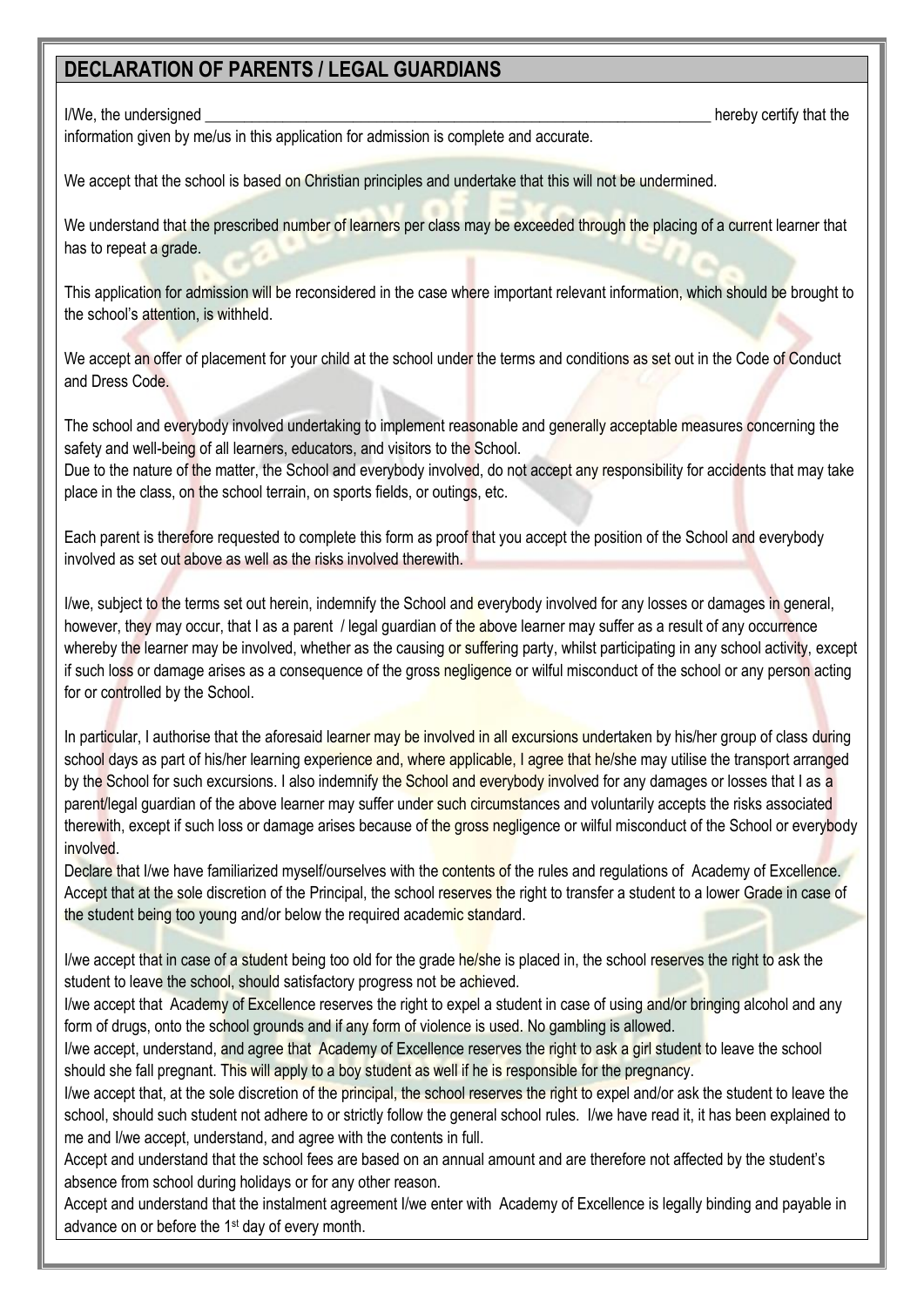| Interest at 24% per annum will be charged on amounts that are paid after the 1 <sup>st</sup> of every month. Any discount for early<br>settlement will be to the sole discretion of management as well as discounts given for any other reason. Discount will also be<br>recalculated should I/we fail to adhere to the initial agreement.<br>I/we accept and understand that a penalty fee of R50.00 will be charged for every payment not received by the 1 <sup>st</sup> of the month if<br>Academy of Excellence must phone me/us or forward correspondence to me/us reminding me/us of payments to be made.<br>Accept/understand that no registration or school fees are refundable should I/we remove my/our child from the school and<br>during the month, term or year.<br>Accept and understand that (1) one month's written notice is required when I/we want to remove my/our child from school to<br>cancel the instalment agreement; otherwise, the instalment will remain in place in lieu of notice.<br>Accept and understand that upon registration and signing of this contract, I/we undertakes to pay Academy of Excellence the<br>required amount for the registration fee for the year.<br>Accept/understand and agree that if payments on the instalment agreement are in arrears, Academy of Excellence as a<br>Registered Independent School can refuse any further teaching of a student and forward the student's name and particulars to<br>the Free State Department of Education, in which case the student will be placed in a government school.<br>I/we accept and undertake that I/we will have to pay for any damages to school property due to misbehaviour and/or negligence<br>of my/our child.<br>I/we accept responsibility for the prompt payment of all accounts as prescribed in the rules and regulations and any other<br>amounts of which I/we am/are indebted to Academy of Excellence.<br>I/we accept and understand that upon signature hereof, I/we will/shall be liable for a minimum of one year's fee if the student is<br>still attending the school.<br>Furthermore, that if legal action is instituted against me/us for not paying the fees accordingly and my/our child is still attending<br>the school, the full outstanding amount for the respective year will become due and payable.<br>I/we have familiarized myself/ourselves with the School's Financial Policy. Arrear accounts will be handed over for collection and<br>the account holder will then be held responsible for the payment of all interest, collection fees, and legal fees on attorney and<br>client scale. |  |
|-------------------------------------------------------------------------------------------------------------------------------------------------------------------------------------------------------------------------------------------------------------------------------------------------------------------------------------------------------------------------------------------------------------------------------------------------------------------------------------------------------------------------------------------------------------------------------------------------------------------------------------------------------------------------------------------------------------------------------------------------------------------------------------------------------------------------------------------------------------------------------------------------------------------------------------------------------------------------------------------------------------------------------------------------------------------------------------------------------------------------------------------------------------------------------------------------------------------------------------------------------------------------------------------------------------------------------------------------------------------------------------------------------------------------------------------------------------------------------------------------------------------------------------------------------------------------------------------------------------------------------------------------------------------------------------------------------------------------------------------------------------------------------------------------------------------------------------------------------------------------------------------------------------------------------------------------------------------------------------------------------------------------------------------------------------------------------------------------------------------------------------------------------------------------------------------------------------------------------------------------------------------------------------------------------------------------------------------------------------------------------------------------------------------------------------------------------------------------------------------------------------------------------------------------------------------------------------------------------------------------------------------------|--|
| I/we hereby declare that I/we have read and understood all the above and accept all the terms and conditions and therefore<br>subject myself/ourselves to the school's policies and procedures.                                                                                                                                                                                                                                                                                                                                                                                                                                                                                                                                                                                                                                                                                                                                                                                                                                                                                                                                                                                                                                                                                                                                                                                                                                                                                                                                                                                                                                                                                                                                                                                                                                                                                                                                                                                                                                                                                                                                                                                                                                                                                                                                                                                                                                                                                                                                                                                                                                                 |  |
|                                                                                                                                                                                                                                                                                                                                                                                                                                                                                                                                                                                                                                                                                                                                                                                                                                                                                                                                                                                                                                                                                                                                                                                                                                                                                                                                                                                                                                                                                                                                                                                                                                                                                                                                                                                                                                                                                                                                                                                                                                                                                                                                                                                                                                                                                                                                                                                                                                                                                                                                                                                                                                                 |  |
| Full name (block letters) and signature of the person responsible for<br>payment of fees                                                                                                                                                                                                                                                                                                                                                                                                                                                                                                                                                                                                                                                                                                                                                                                                                                                                                                                                                                                                                                                                                                                                                                                                                                                                                                                                                                                                                                                                                                                                                                                                                                                                                                                                                                                                                                                                                                                                                                                                                                                                                                                                                                                                                                                                                                                                                                                                                                                                                                                                                        |  |
| Signature of father/mother/guardian                                                                                                                                                                                                                                                                                                                                                                                                                                                                                                                                                                                                                                                                                                                                                                                                                                                                                                                                                                                                                                                                                                                                                                                                                                                                                                                                                                                                                                                                                                                                                                                                                                                                                                                                                                                                                                                                                                                                                                                                                                                                                                                                                                                                                                                                                                                                                                                                                                                                                                                                                                                                             |  |
| Full names and surname (block letters)                                                                                                                                                                                                                                                                                                                                                                                                                                                                                                                                                                                                                                                                                                                                                                                                                                                                                                                                                                                                                                                                                                                                                                                                                                                                                                                                                                                                                                                                                                                                                                                                                                                                                                                                                                                                                                                                                                                                                                                                                                                                                                                                                                                                                                                                                                                                                                                                                                                                                                                                                                                                          |  |
| Signature of student/applicable if a student<br>Are you 16, or is turning 16 in the year of registration                                                                                                                                                                                                                                                                                                                                                                                                                                                                                                                                                                                                                                                                                                                                                                                                                                                                                                                                                                                                                                                                                                                                                                                                                                                                                                                                                                                                                                                                                                                                                                                                                                                                                                                                                                                                                                                                                                                                                                                                                                                                                                                                                                                                                                                                                                                                                                                                                                                                                                                                        |  |
| Full names and surname (block letters)                                                                                                                                                                                                                                                                                                                                                                                                                                                                                                                                                                                                                                                                                                                                                                                                                                                                                                                                                                                                                                                                                                                                                                                                                                                                                                                                                                                                                                                                                                                                                                                                                                                                                                                                                                                                                                                                                                                                                                                                                                                                                                                                                                                                                                                                                                                                                                                                                                                                                                                                                                                                          |  |
| Date:                                                                                                                                                                                                                                                                                                                                                                                                                                                                                                                                                                                                                                                                                                                                                                                                                                                                                                                                                                                                                                                                                                                                                                                                                                                                                                                                                                                                                                                                                                                                                                                                                                                                                                                                                                                                                                                                                                                                                                                                                                                                                                                                                                                                                                                                                                                                                                                                                                                                                                                                                                                                                                           |  |
| Witness:                                                                                                                                                                                                                                                                                                                                                                                                                                                                                                                                                                                                                                                                                                                                                                                                                                                                                                                                                                                                                                                                                                                                                                                                                                                                                                                                                                                                                                                                                                                                                                                                                                                                                                                                                                                                                                                                                                                                                                                                                                                                                                                                                                                                                                                                                                                                                                                                                                                                                                                                                                                                                                        |  |
|                                                                                                                                                                                                                                                                                                                                                                                                                                                                                                                                                                                                                                                                                                                                                                                                                                                                                                                                                                                                                                                                                                                                                                                                                                                                                                                                                                                                                                                                                                                                                                                                                                                                                                                                                                                                                                                                                                                                                                                                                                                                                                                                                                                                                                                                                                                                                                                                                                                                                                                                                                                                                                                 |  |